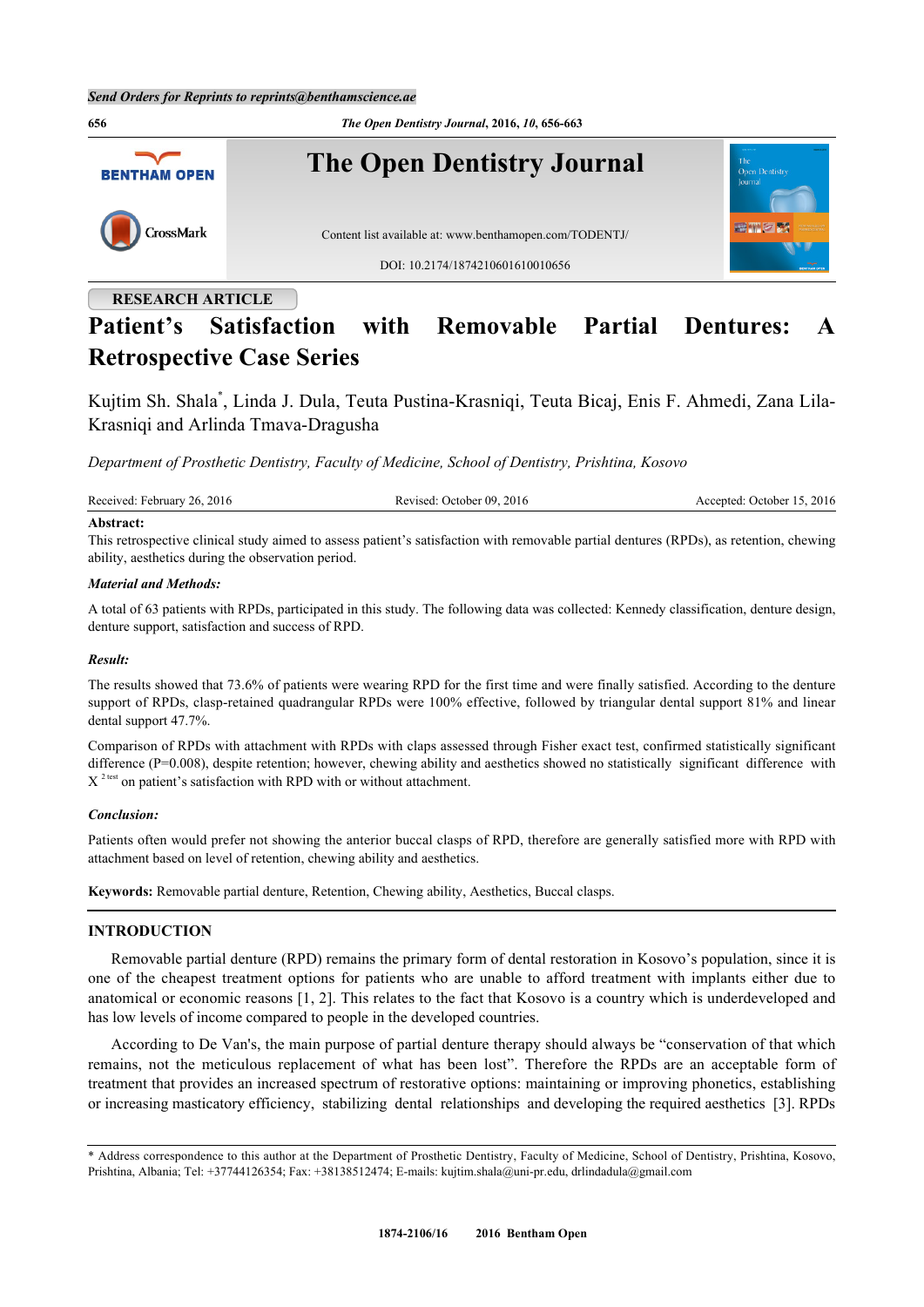can be retained and stabilized with clasps and variety of attachment components which have the ability to resist denture dislodgement [[4\]](#page-5-3). RPD retentive clasp arms must be capable of flexing and returning to original forms; [\[5](#page-5-4)] on the other hand the attachment-retained cast partial dentures facilitate both aesthetic and functional replacement of missing teeth and both retentive elements should satisfactorily retain RPDs [\[6](#page-5-5)].

Satisfaction with RPD depends on individuality of patients, attitude towards RPD, previous RPD experience, encouragement for denture and design and fabrication procedure for RPD [[7](#page-5-6) - [9](#page-5-7)]. Retention, chewing ability, aesthetics, seem to be the most important factors for RPD acceptance [[10](#page-5-8), [11](#page-5-9)]. Patient's dissatisfaction with removable partial denture also depends on some of reasons such as risk to local damage of the remaining teeth, for e.g. caries, periodontal disease, plaque accumulation, oral candidiasis, denture stomatitis, *etc.* [[12](#page-5-10) - [16\]](#page-6-0). Also, RPD is an aesthetic problem for most people and can affect the appearance and interpersonal communication [\[17](#page-6-1), [18](#page-6-2)].

**The aim**: This retrospective clinical study aimed to assess patient's satisfaction with removable partial dentures (RPDs), for retention, chewing ability, aesthetics during the observation period.

### **MATERIALS AND METHODOLOGY**

A sample of 63 patients, aged from 40 to 64 years with RPD has participated in this study. The research was approved by the Institutional Ethic Committee of the University Dentistry Clinical Center of Kosovo. Informed consent was obtained from each subject participating in this study.

Inclusion criteria were patients with partially RPDs wearers, no parafunctional habits, no known disabilities that may have an effect on RPD maintenances, opposing natural teeth or opposing RPDs wearers. Ninety-one RPDs were examined, and each prosthesis was considered a statistically independent case, since some patients had RPD in both jaws, there were a total of 91 RPDs. In this study, 73.6% of patients had taken RPD for the first time and were satisfied with it. Also patients with second RPDs and third RPDs were satisfied with the new RPDs. The subjects were selected at the Department of Prosthodontics, Dental School, Faculty of Medicine, and University of Prishtina in Kosovo. Specialist of prosthodontics assessed Kennedy classification, denture design, denture support, satisfaction and success of RPD.

The RPD classifications were proposed by Dr. Edward Kennedy in 1925 [\[19](#page-6-3)]. The main factor in the classification system, according to Kennedy, is its ability to demonstrate the location of denture support in relation to the space without teeth. In the present study the most common class was found to be the Kennedy Class I with 34 patients. Kennedy's modification with one further edentulous area IIA had 12 patients and IA had 11 patients. In Kennedy Class II there were 10 patients, Kennedy's modification with two further edentulous areas IIB there were 4 patients and IB there were 3 patients, followed by Class IV where there were 3 patients and IVA there were 2 patients and the least prevalent was Class IIIA and IIIB with 1 patient. On the basis of the principles, concepts and practice, classification should allow immediate visualization of large type connector and its relation with the remaining teeth and soft tissue [\[20](#page-6-4)].

Denture design for each subject should be based on the biomechanics factors, giving priority to principles such as retention, stability and support. There were seventy-five RPDs with clasp-retained extra coronal direct and indirect retainers Ney claps and sixteen RPDs with extracoronal precision attachment with Ceka, is still a common practice for patients. The framework casts were made by cobalt-chrome-molbiden alloys (Co-Cr-Mo).

Denture support of the RPDs was classified point and linear, triangular and quadrangular design according to Steffel in 1962 [[21\]](#page-6-5).

Satisfaction and success of RPDs was derived by questions; subjects were asked about their general satisfactions with retention, chewing ability, aesthetics, using scale that ranged from 4-excellent to 1-bad, as is common in our society and in Kosovo's educational system. The level of RPDs acceptance was classified as excellent, good, medium and bad. Excellent indicates the absence of any difficulty on chewing ability, retention and aesthetics and bad indicate more impairment on retention, chewing ability and aesthetics. Success of RPD was graded in three categories based on its function/condition: complete success, partial success and failure.

The survey data were organized and analyzed using (SPSS) 19 for Windows (SPSS Inc., Chicago, Illinoiss, USA) and MS Excel (Microsoft Office, Windows 2007, USA). Differences were considered significant when *P* < 0.05.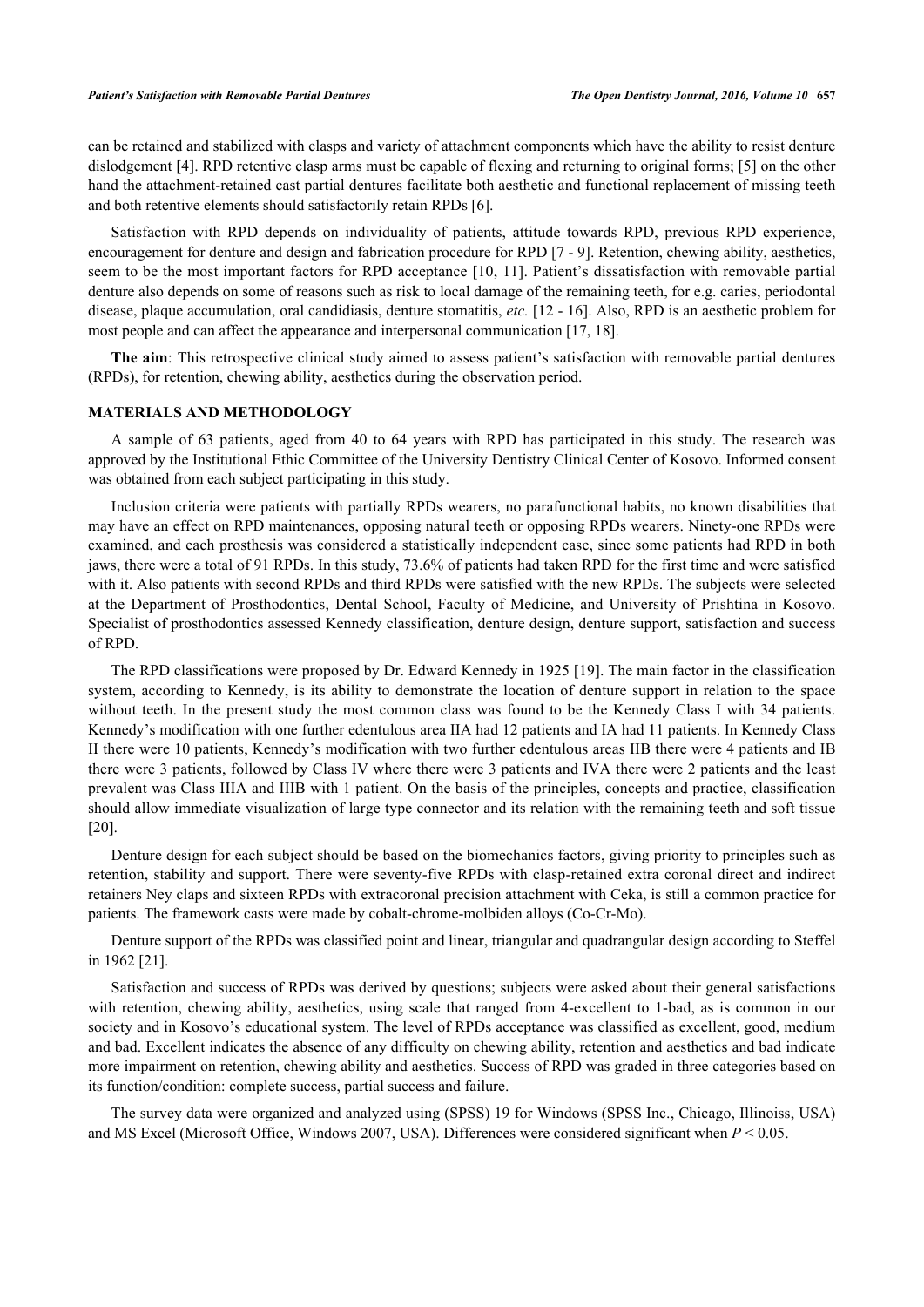# **RESULTS**

The basic descriptive statistics showed comparison of gender and age Table **[1](#page-2-0)**. RPD denture support and distribution of denture arch and Kennedy Classification are presented in Tables **[2](#page-2-1)** and **[3](#page-2-2)** respectively.

#### <span id="page-2-0"></span>**Table 1. Comparison of gender and age.**

|                     |               |      | Gender                   |      |                |       |                |  |
|---------------------|---------------|------|--------------------------|------|----------------|-------|----------------|--|
| Age group<br>(year) |               |      |                          |      | M              |       | <b>Total</b>   |  |
|                     |               | N    | $\frac{6}{9}$            | N    | $\frac{6}{6}$  |       | $\frac{0}{0}$  |  |
| $<$ 40              |               |      | 3.6                      | ۰    |                |       | 1.6            |  |
| 40-64               |               | 19   | 67.9                     | 18   | 50.0           | 37    | 57.8           |  |
| $65+$               |               |      | 28.6                     | 18   | 50.0           | 26    | 40.6           |  |
|                     |               | 27   | 100.0                    | 36   | 100.0          | 63    | 100.0          |  |
| Gjithsej            | $\frac{0}{0}$ | 43.8 | $\overline{\phantom{0}}$ | 56.3 |                | 100.0 |                |  |
| $Mean \pm SD$       |               |      | $57.2 \pm 10.3$          |      | $64.5 \pm 7.7$ |       | $61.4 \pm 9.6$ |  |
| Rank                |               |      | $34 - 75$                |      | $46 - 79$      |       | $34 - 79$      |  |

# <span id="page-2-1"></span>**Table 2. RPD Denture support according to Steffel and distribution of denture arch (n=91).**

|                             | N              | $\frac{0}{0}$ |  |  |  |  |  |
|-----------------------------|----------------|---------------|--|--|--|--|--|
| Support                     |                |               |  |  |  |  |  |
| Quadrangular                | 6              | 6.5           |  |  |  |  |  |
| Triangular                  | 21             | 22.8          |  |  |  |  |  |
| Linear                      | 44             | 47.8          |  |  |  |  |  |
| Over one point              | $\overline{4}$ | 4.3           |  |  |  |  |  |
| Total RPD with clasp        | 75             | 81.5          |  |  |  |  |  |
| <b>RPD</b> with attachments | 16             | 17.4          |  |  |  |  |  |
| Arch                        |                |               |  |  |  |  |  |
| Maxilla                     | 41             | 44.6          |  |  |  |  |  |
| Mandible                    | 50             | 55.4          |  |  |  |  |  |

# <span id="page-2-2"></span>**Table 3. Distribution of kennedy classification.**

| Kennedy                                                         | <b>Total</b> |               |  |  |  |
|-----------------------------------------------------------------|--------------|---------------|--|--|--|
| <b>Classification</b>                                           | $\mathbf N$  | $\frac{0}{0}$ |  |  |  |
| I                                                               | 34           | 37.4          |  |  |  |
| $I\overline{A}$                                                 | 11           | 12.1          |  |  |  |
| I B                                                             | 3            | 3.3           |  |  |  |
| II                                                              | 10           | 11.0          |  |  |  |
| $\rm II$ A                                                      | 12           | 13.2          |  |  |  |
| $\overline{\rm I\hspace{-.1em}I\hspace{-.1em}I\hspace{-.1em}B}$ | 4            | 4.4           |  |  |  |
| <b>IIIA</b>                                                     |              | 1.1           |  |  |  |
| III B                                                           |              | 1.1           |  |  |  |
| IV                                                              | 3            | 3.3           |  |  |  |
| IV A                                                            | 2            | 2.2           |  |  |  |
| Subtotal                                                        | 10           | 11.0          |  |  |  |
| <b>Total</b>                                                    | 91           | 100.0         |  |  |  |

The results showed that 73.6% of patients have taken RPDs for the first time and were finally satisfied with it. Also, 14.3% patients with second RPDs and 12.1% with third RPDs have opted for RPDs again (Table **[4](#page-2-3)**).

<span id="page-2-3"></span>**Tabela 4. According to pair of RPD's wearing.**

|                | <b>RPDs</b> |               |                | <b>RPDs</b><br>with atachment | Total |               |
|----------------|-------------|---------------|----------------|-------------------------------|-------|---------------|
| <b>RPD</b> was |             | $\frac{0}{0}$ |                | $\%$                          | - -   | $\frac{6}{9}$ |
| The first RPDs | - -<br>ັ້   | 73.3          | $\overline{1}$ | 75.0                          | 67    | 73.6          |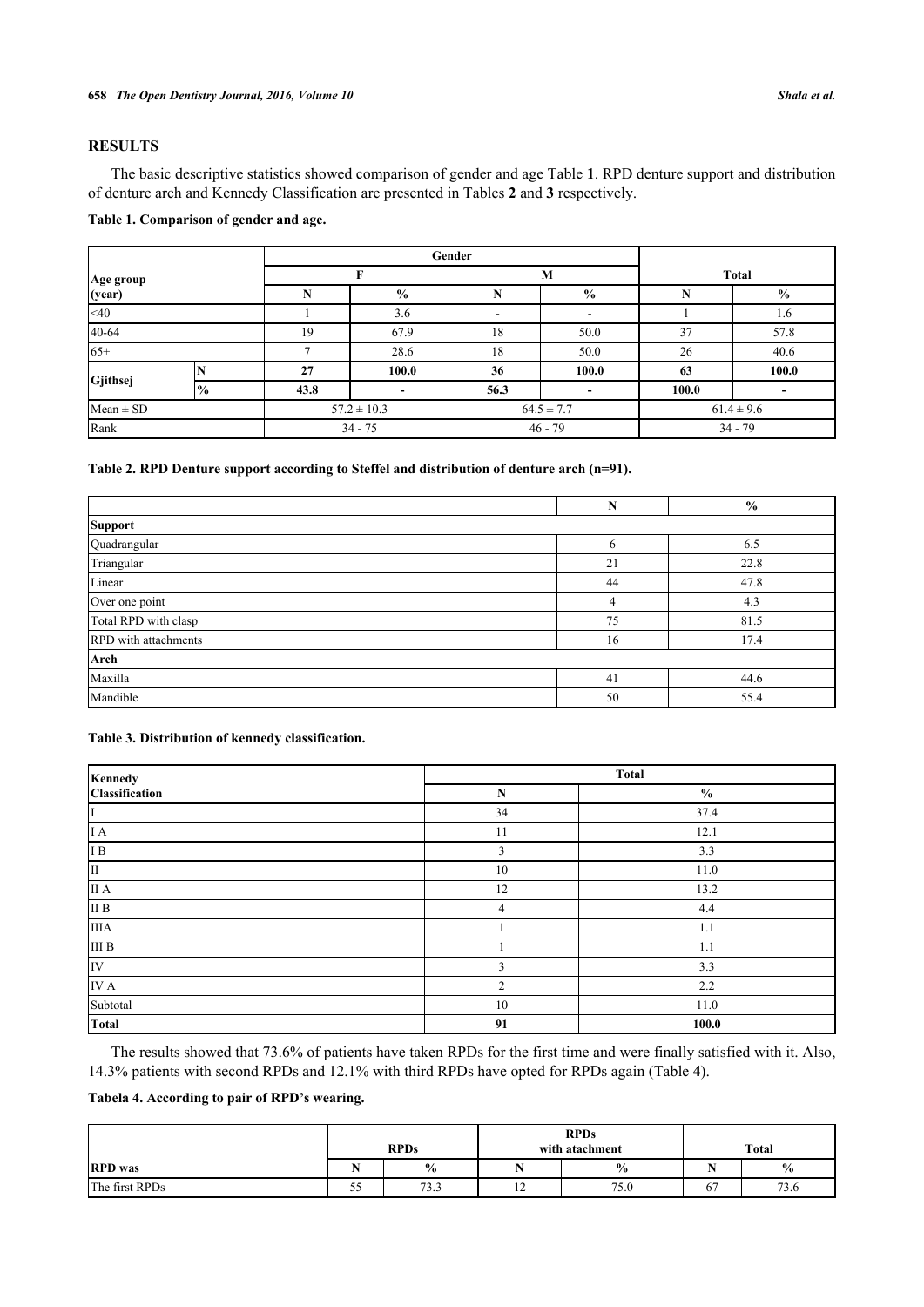#### *Patient's Satisfaction with Removable Partial Dentures The Open Dentistry Journal, 2016, Volume 10* **659**

*(Table 6) contd.* 

|                 | <b>RPDs</b>                   |               |    | <b>RPDs</b><br>with atachment | Total |               |
|-----------------|-------------------------------|---------------|----|-------------------------------|-------|---------------|
| <b>RPD</b> was  |                               | $\frac{0}{0}$ |    | $\frac{0}{0}$                 |       | $\frac{0}{0}$ |
| The second RPDs | $1^{\circ}$<br>$\overline{1}$ | 16.0          |    | 6.3                           | 13    | 14.3          |
| The third RPDs  |                               | 10.7          |    | 18.8                          | 11    | 12.1          |
| Total           | 75                            | 100.0         | 16 | 100.0                         | 91    | 100.0         |

According to the denture support of RPDs, patients with RPDs with clasp-retained quadrangular denture support have effect on the success rate. However, the Spearman's rank correlation confirmed no statistically significant difference between success of dental support of RPDs (r = 0. 104, P = 0.325) (Table **[5](#page-3-0)**). Otherwise the RPDs with attachment retained were almost Kennedy Class I, linear dental support.

<span id="page-3-0"></span>**Table 5. Patient's success of RPD's with clasp-retained according to denture support.**

| Patient's | Quadrangular |                       |    | Triangular               |    | Linear        |   | One point                |  |
|-----------|--------------|-----------------------|----|--------------------------|----|---------------|---|--------------------------|--|
| success   |              | $\frac{6}{9}$         |    | $\%$                     |    | $\frac{6}{9}$ |   | $\frac{0}{0}$            |  |
| Full      |              | 100.0                 |    | 81.0                     | 21 | 47.7          |   |                          |  |
| Partial   |              |                       |    | 19.0                     | 19 | 43.2          |   | 100.0                    |  |
| Failure   |              | $\blacksquare$        | -  | $\overline{\phantom{0}}$ |    | 9.1           | - | $\overline{\phantom{a}}$ |  |
| Total     |              | 100.0                 | 21 | 100.0                    | 44 | 100.0         |   | 100.0                    |  |
|           |              | $r = 0.104$ , P=0.325 |    |                          |    |               |   |                          |  |

After insertion the great majority of patients were very satisfied with the RPDs. According to the denture design of RPDs with Fisher exact test we confirmed statistically significant difference (P=0.008) of patient's success of RPDs with attachment compared to RPDs with claps (Table **[6](#page-3-1)**).

#### <span id="page-3-1"></span>**Table 6. Patient's success of RPDs**

| Patient's   |           | <b>RPDs</b>   | <b>RPDs</b><br>with atachment |               |  |
|-------------|-----------|---------------|-------------------------------|---------------|--|
| success     |           | $\frac{0}{0}$ |                               | $\frac{6}{6}$ |  |
| Full        | 44        | 58.7          |                               | 93.8          |  |
| Partial     | 27        | 36.0          |                               | 6.3           |  |
| Failure     |           | 5.3           |                               |               |  |
| Total       | 75        | 100.0         | 16                            | 100.0         |  |
| Fisher test | $P=0.008$ |               |                               |               |  |

Retention, chewing ability, aesthetics had no statistically significant difference with X<sup>2 test</sup> of patient's satisfaction of RPD with or without attachment (Tables **[7](#page-3-2)**-**[9](#page-4-0)**). Because of the small number of patients with RPD with attachment, the difference has not been significant and the results must be judged carefully.

#### <span id="page-3-2"></span>**Table 7. Patient's satisfaction with denture retention according to design of RPDs.**

|                  | <b>RPDs</b><br><b>RPDs</b><br>with atachment |                     |    | <b>Total</b>  |    |               |
|------------------|----------------------------------------------|---------------------|----|---------------|----|---------------|
| <b>Retention</b> |                                              | $\frac{0}{0}$       |    | $\frac{0}{0}$ |    | $\frac{0}{0}$ |
| Excellent        | 20                                           | 37.7                |    | 50.0          | 25 | 39.7          |
| Good             | 23                                           | 43.4                |    | 50.0          | 28 | 44.4          |
| Medium           |                                              | 11.3                |    | -             |    | 9.5           |
| Bad              |                                              | 7.5                 |    |               |    | 6.3           |
| <b>Total</b>     | 53                                           | 100.0               | 10 | 100.0         | 63 | 100.0         |
|                  |                                              | $X^2=2.28, P=0.319$ |    |               |    |               |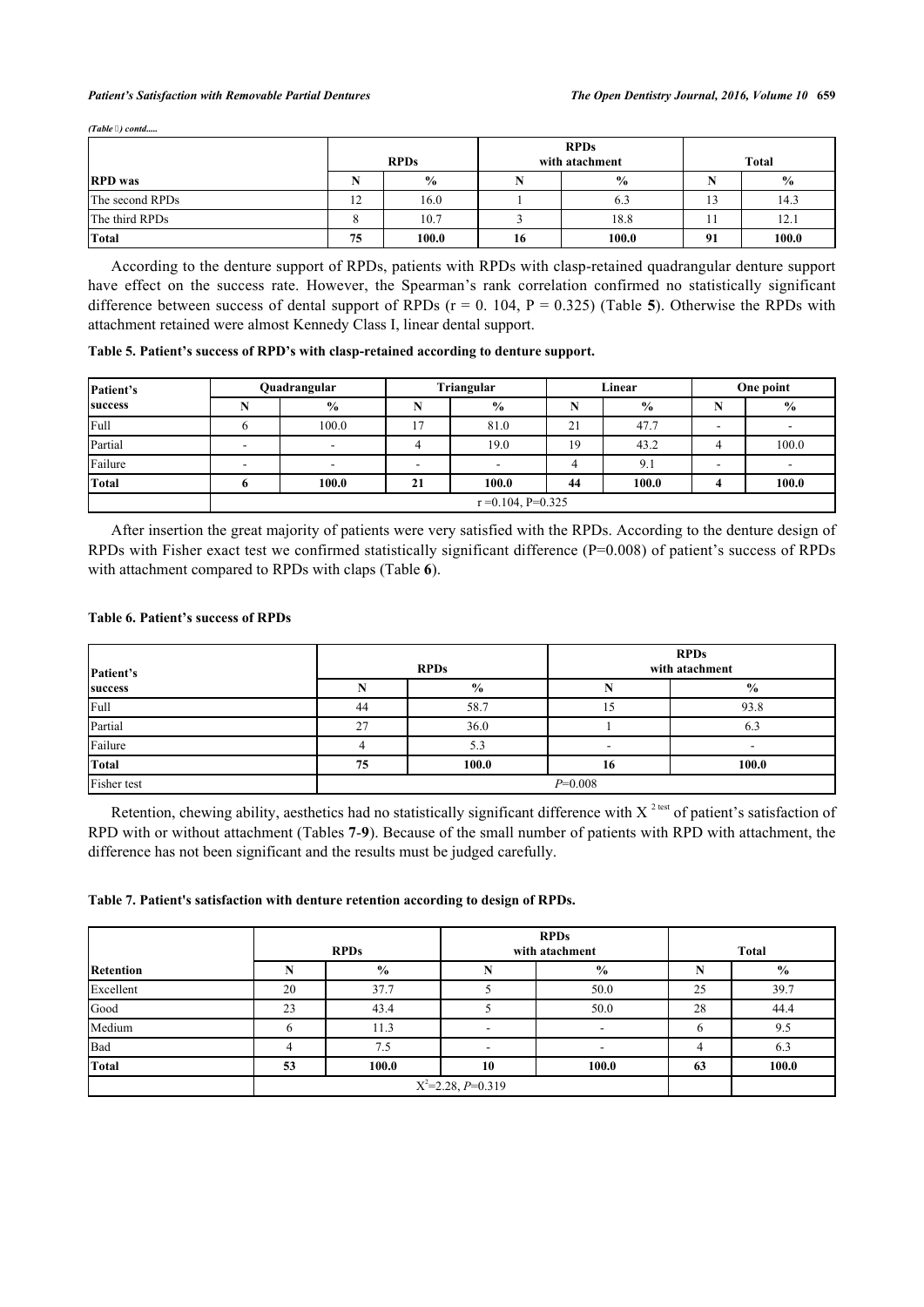| Chewing      | <b>RPDs</b>         |               |    | <b>RPDs</b><br>with atachment | <b>Total</b> |               |
|--------------|---------------------|---------------|----|-------------------------------|--------------|---------------|
| ability      |                     | $\frac{0}{0}$ |    | $\frac{0}{0}$                 |              | $\frac{0}{0}$ |
| Excellent    | 14                  | 26.4          |    | 20.0                          | 16           | 25.4          |
| Good         | 28                  | 52.8          |    | 70.0                          | 35           | 55.6          |
| Medium       |                     | 17.0          |    | 10.0                          | 10           | 15.9          |
| Bad          |                     | 3.8           |    |                               |              | 3.2           |
| <b>Total</b> | 53                  | 100.0         | 10 | 100.0                         | 63           | 100.0         |
|              | $X^2=1.09, P=0.579$ |               |    |                               |              |               |

#### **Table 8. Patient's satisfaction with chewing ability according to denture design of RPDs.**

<span id="page-4-0"></span>**Table 9. Patient's satisfaction with aesthetics according to denture design of RPDs.**

|                   |                   | <b>RPDs</b>         | <b>RPDs</b><br>with atachment |               | <b>Total</b> |       |
|-------------------|-------------------|---------------------|-------------------------------|---------------|--------------|-------|
| <b>Aesthetics</b> |                   | $\frac{0}{0}$       |                               | $\frac{6}{6}$ | N            | $\%$  |
| Exellent          | $\mathbf{\Omega}$ | 39.6                |                               | 50.0          | 26           | 41.3  |
| Good              | 30                | 56.6                |                               | 40.0          | 34           | 54.0  |
| Medium            |                   | 3.8                 |                               | 10.0          |              | 4.8   |
| Total             | 53                | 100.0               | 10                            | 100.0         | 63           | 100.0 |
|                   |                   | $X^2=0.06, P=0.794$ |                               |               |              |       |

# **DISCUSSION**

Rehabilitation of patients with removable partial dentures (RPD) is a continuous process and requires attention to the specific needs of the patients, especially in Kennedy class I and II. Patients should be physically and psychologically prepared to accept a treatment with RPDs [[22,](#page-6-6) [23\]](#page-6-7). The most common class of partial edentulous in the present study were Kennedy Class I followed by Class II, Class IV and least prevalent was Class III. In support to our findings, Anderson *et al.* [\[24\]](#page-6-8) and Deo K.[[25\]](#page-6-9) showed similar result. Despite our survey, Bharathi M *et al.* [[26](#page-6-10)] concluded that Kennedy Class III is more frequent type followed by Class I, Class II and Class IV.

The satisfaction of patients is also influenced by denture support. Patients with RPDs with clasp-retained quadrangular denture support have full 100% effect on the success rate, followed by triangular dental support 81% and linear dental support with 47.7%. Based on Kennedy classification, patients with Class III and IIA were more satisfied with RPDs.

Patients with previous RPDs experience would be expected to be more satisfied [\[27](#page-6-11)]. However, in this study, 73.6% of patients have taken RPDs for the first time and for that reason experience did not show significant association with RPD use. Past experience alone may not be a highly predictive indicator of future satisfaction [\[28](#page-6-12)].

Based on denture design of RPD we confirmed statistically significant difference (P=0.008) of patient's success of RPDs with attachment compared with RPDs with claps which agree with the results of Owall B [[29\]](#page-6-13). The results of this study, considering patient's satisfaction were better when we used combination with fixed partial dentures retained with attachment (93.8%) compared with RPDs retained with claps (58.7%). Similar results reported that the presence of anterior teeth in an RPD could influence patient's satisfaction [\[30](#page-6-14)].

According to the results of this study retention, chewing ability, aesthetics proved no statistically significant difference with X<sup>2 test</sup> of patient's satisfaction based on denture design of RPD. Most of the patients (50.0%) rated the retention and the aesthetics with their RPDs retained with attachment as "excellent" compared with RPDs retained with claps (37.7%). Patient's satisfaction with chewing ability according to denture design of RPD was "good" in (70.0%) of patients with their RPDs retained with attachment compared with RPDs retained with claps (52.8%). This finding is in agreement with the results of Cosme DC *et al.*, which stated that the great majority of patients were very satisfied with RPDs [[31\]](#page-6-15).

It has been suggested that RPDs use does not necessarily improve patient satisfaction unless it increases occlusal units [\[32\]](#page-6-16). Patients with at least 25 intact teeth are more satisfied with any type of prosthesis than patients with 1 to 24 intact teeth [\[33](#page-6-17)]. Other studies have shown that improved aesthetics is more important inspiration for patients to wear RPDs than function [\[34](#page-6-18), [35\]](#page-7-0). According to Yen YY *et al.*, denture satisfaction is useful for assessing the effect of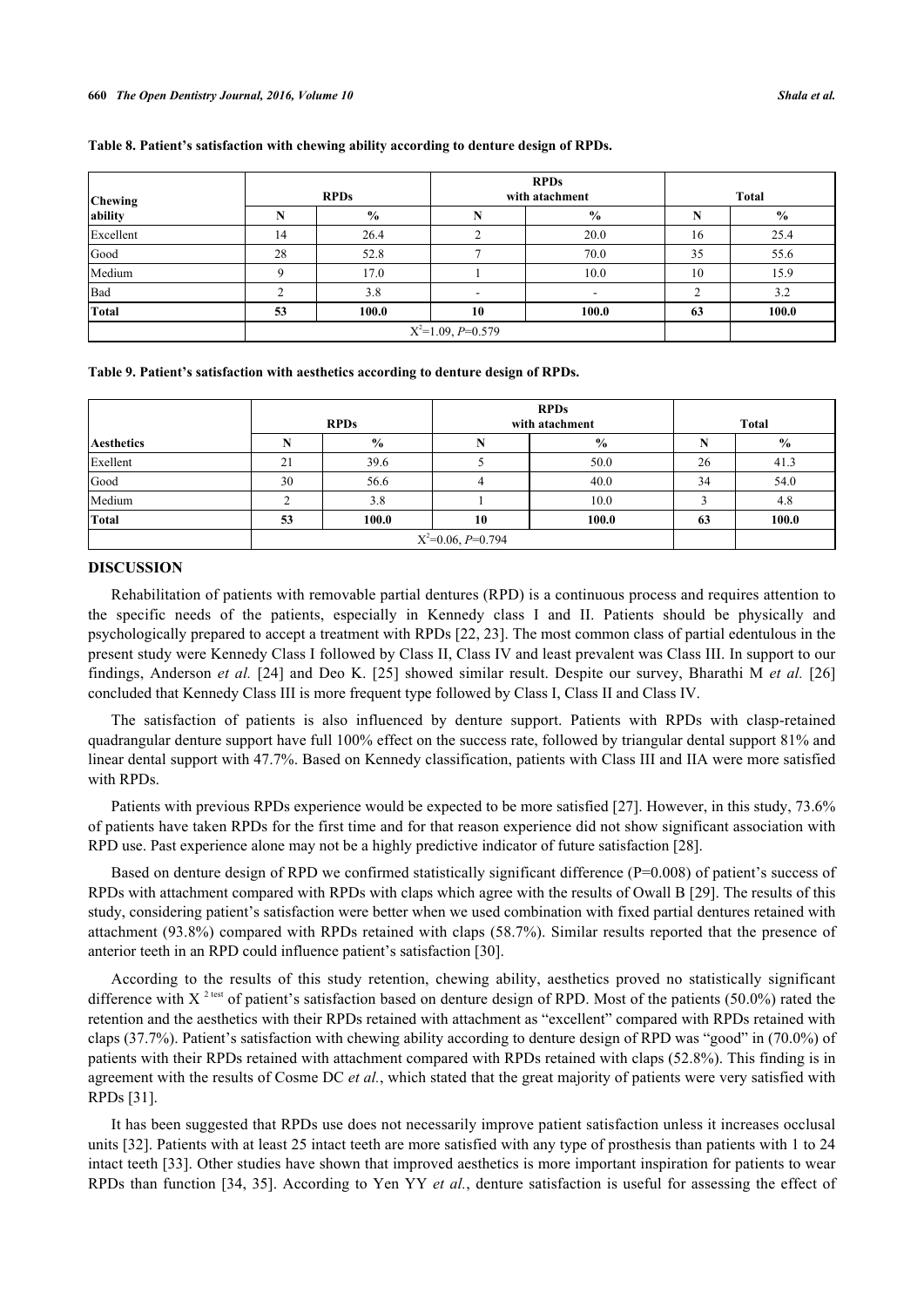denture treatment on the OHRQoL of elderly individuals wearing RPD [\[36](#page-7-1)]. In addition loss of retention of the dentures may have impaired the patients' ability to chew causing dissatisfaction [[37\]](#page-7-2). Treatment with removable partial dentures is an ongoing process and requires careful attention to the specific needs of the patient.

#### **CONCLUSION**

Regarding quality of dentures, patients are generally satisfied more with RPD with attachment based on level of retention, chewing ability and aesthetics, because they prefer not showing the anterior buccal clasps of RPD. They showed positive attitude toward removable partial denture, even nowadays some patients are unable to afford complicated treatments with implants, therefore RPD can be considered as an economical treatment choice for elderly patients and totally fulfill their expectations. If patient expectations are realistic, then acceptance of the RPDs could be improved; potentially satisfaction and success rates.

# **CONFLICT OF INTEREST**

The authors confirm that this article content has no conflict of interest.

#### **ACKNOWLEDGEMENTS**

KSH and LD collected all the data from the patients, participated in the writing of the manuscript and in the statistical analysis. TPK, TB, EA ZLK, and ATD were principal investigators and participated in all phases of the manuscript and advised how to conduct the statistical analysis. KSH has been the supervisor of the project. All authors read and approved the final manuscript and participated in the bibliography review.

The authors acknowledge all the patients of the University Dentistry Clinical Center, Pristina, Kosova that have facilitated in this study.

# **REFERENCES**

- <span id="page-5-0"></span>[1] Nassani MZ, Tarakji B, Baroudi K, Sakka S. Reappraisal of the removable partial denture as a treatment option for the shortened dental arch. Eur J Dent 2013; 7(2): 251-6. [\[http://dx.doi.org/10.4103/1305-7456.110199](http://dx.doi.org/10.4103/1305-7456.110199)] [PMID: [24883037](http://www.ncbi.nlm.nih.gov/pubmed/24883037)]
- <span id="page-5-1"></span>[2] Yang Y, Zhang H, Chai Z, Chen J, Zhang S. Multiple logistic regression analysis of risk factors associated with denture plaque and staining in Chinese removable denture wearers over 40 years old in Xiana cross-sectional study. PLoS One 2014; 9(2): e87749. [\[http://dx.doi.org/10.1371/journal.pone.0087749](http://dx.doi.org/10.1371/journal.pone.0087749)] [PMID: [24498369\]](http://www.ncbi.nlm.nih.gov/pubmed/24498369)
- <span id="page-5-2"></span>[3] Phoenix Rodney D, Cagna David R, DeFreest Charles F. Stewarts's Clinical removable partial Prosthodontics, 4th ed. Warsaw: Quintessence Publishing Co., Inc. 2008
- <span id="page-5-3"></span>[4] Bakers JL, Goodkind RJ. Precision Attachment Removable Partial Dentures, San Mateo, California, USA: Mosby. 1981.
- <span id="page-5-4"></span>[5] Ramamoorthi M, Al Khuraif AA. A Comparative evaluation of fatigue behavior of removable partial denture alloys with and without heat treatment. Int J Dental Clin 2011; 3(1): 14-7.
- <span id="page-5-5"></span>[6] Burns DR, Ward JE. Review of attachments for removable partial denture design: 1. Classification and selection. Int J Prosthodont 1990; 3(1): 98-102. [PMID: [2196898\]](http://www.ncbi.nlm.nih.gov/pubmed/2196898)
- <span id="page-5-6"></span>[7] Frank RP, Brudvik JS, Leroux B, Milgrom P, Hawkins N. Relationship between the standards of removable partial denture construction, clinical acceptability, and patient satisfaction. J Prosthet Dent 2000; 83(5): 521-7. [\[http://dx.doi.org/10.1016/S0022-3913\(00\)70008-4\]](http://dx.doi.org/10.1016/S0022-3913(00)70008-4) [PMID: [10793382](http://www.ncbi.nlm.nih.gov/pubmed/10793382)]
- [8] Knezović Zlatarić D, Celebić A, Valentić-Peruzović M, Jerolimov V, Pandurić J. A survey of treatment outcomes with removable partial dentures. J Oral Rehabil 2003; 30(8): 847-54. [\[http://dx.doi.org/10.1046/j.1365-2842.2003.01039.x\]](http://dx.doi.org/10.1046/j.1365-2842.2003.01039.x) [PMID: [12880410](http://www.ncbi.nlm.nih.gov/pubmed/12880410)]
- <span id="page-5-7"></span>[9] Chen J, Ahmad R, Suenaga H, *et al.* Shape optimization for additive manufacturing of removable partial denturesA new paradigm for prosthetic CAD/CAM. PLoS One 2015; 10(7): e0132552. [\[http://dx.doi.org/10.1371/journal.pone.0132552](http://dx.doi.org/10.1371/journal.pone.0132552)] [PMID: [26161878\]](http://www.ncbi.nlm.nih.gov/pubmed/26161878)
- <span id="page-5-8"></span>[10] Reifel NM, Rana H, Marcus M. Consumer satisfaction. Adv Dent Res 1997; 11(2): 281-90. [\[http://dx.doi.org/10.1177/08959374970110021101\]](http://dx.doi.org/10.1177/08959374970110021101) [PMID: [9549994](http://www.ncbi.nlm.nih.gov/pubmed/9549994)]
- <span id="page-5-9"></span>[11] Hoad-Reddick G, Grant AA. Prosthetic status: the formation of a schedule. J Prosthet Dent 1988; 59(1): 105-10. [\[http://dx.doi.org/10.1016/0022-3913\(88\)90118-7](http://dx.doi.org/10.1016/0022-3913(88)90118-7)] [PMID: [3276871](http://www.ncbi.nlm.nih.gov/pubmed/3276871)]
- <span id="page-5-10"></span>[12] Kern M, Wagner B. Periodontal findings in patients 10 years after insertion of removable partial dentures. J Oral Rehabil 2001; 28(11): 991-7. [\[http://dx.doi.org/10.1046/j.1365-2842.2001.00788.x\]](http://dx.doi.org/10.1046/j.1365-2842.2001.00788.x) [PMID: [11722713](http://www.ncbi.nlm.nih.gov/pubmed/11722713)]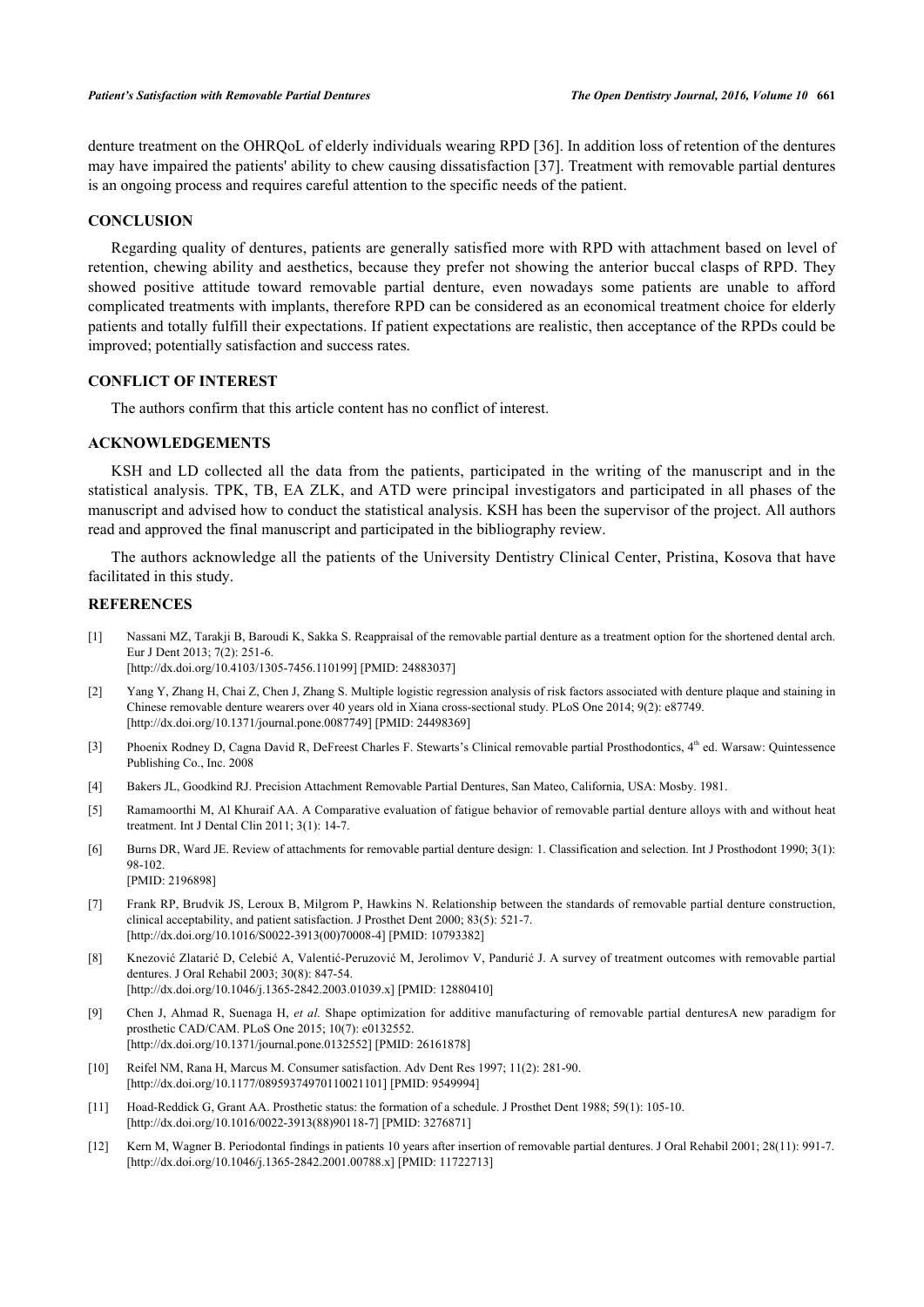- [13] Yeung AL, Lo EC, Chow TW, Clark RK. Oral health status of patients 56 years after placement of cobalt-chromium removable partial dentures. J Oral Rehabil 2000; 27(3): 183-9. [\[http://dx.doi.org/10.1046/j.1365-2842.2000.00512.x\]](http://dx.doi.org/10.1046/j.1365-2842.2000.00512.x) [PMID: [10784329](http://www.ncbi.nlm.nih.gov/pubmed/10784329)]
- [14] Yusof Z, Isa Z. Periodontal status of teeth in contact with denture in removable partial denture wearers. J Oral Rehabil 1994; 21(1): 77-86. [\[http://dx.doi.org/10.1111/j.1365-2842.1994.tb01126.x\]](http://dx.doi.org/10.1111/j.1365-2842.1994.tb01126.x) [PMID: [8133391](http://www.ncbi.nlm.nih.gov/pubmed/8133391)]
- [15] Lalla RV, Patton LL, Dongari-Bagtzoglou A. Oral candidiasis: pathogenesis, clinical presentation, diagnosis and treatment strategies. J Calif Dent Assoc 2013; 41(4): 263-8. [PMID: [23705242\]](http://www.ncbi.nlm.nih.gov/pubmed/23705242)
- <span id="page-6-0"></span>[16] Milton Rocha Gusmão J, Pereira RP. Treatment protocol for denture stomatitis, prior to anatomical molding. Gerodontology 2013; 30(3): 232-5.

[\[http://dx.doi.org/10.1111/j.1741-2358.2012.00661.x\]](http://dx.doi.org/10.1111/j.1741-2358.2012.00661.x) [PMID: [22506854](http://www.ncbi.nlm.nih.gov/pubmed/22506854)]

- <span id="page-6-1"></span>[17] Al-Huraishi H, Moran J, Jagger R, MacDonald E. Evaluation of stain removal and inhibition properties of eight denture cleansers: an *in vitro* study. Gerodontology 2013; 30(1): 10-7. [\[http://dx.doi.org/10.1111/j.1741-2358.2011.00522.x\]](http://dx.doi.org/10.1111/j.1741-2358.2011.00522.x) [PMID: [23088443](http://www.ncbi.nlm.nih.gov/pubmed/23088443)]
- <span id="page-6-2"></span>[18] Alam M, Jagger R, Vowles R, Moran J. Comparative stain removal properties of four commercially available denture cleaning products: an *in vitro* study. Int J Dent Hyg 2011; 9(1): 37-42. [\[http://dx.doi.org/10.1111/j.1601-5037.2009.00432.x\]](http://dx.doi.org/10.1111/j.1601-5037.2009.00432.x) [PMID: [21226849](http://www.ncbi.nlm.nih.gov/pubmed/21226849)]
- <span id="page-6-3"></span>[19] McGivney GP, Carr AB. McCracken's removable partial prosthodontics. 10th ed. St. Louis, MO 2000; pp. 19-23.
- <span id="page-6-4"></span>[20] Principles, concepts, and practices in prosthodontics1994. J Prosthet Dent 1995; 73(1): 73-94. [\[http://dx.doi.org/10.1016/S0022-3913\(05\)80276-8\]](http://dx.doi.org/10.1016/S0022-3913(05)80276-8) [PMID: [7699604](http://www.ncbi.nlm.nih.gov/pubmed/7699604)]
- <span id="page-6-5"></span>[21] Steffel VL. Planing removable partial dentures. J Prosthet Dent 1962; 12: 524-35. [\[http://dx.doi.org/10.1016/0022-3913\(62\)90135-X](http://dx.doi.org/10.1016/0022-3913(62)90135-X)]
- <span id="page-6-6"></span>[22] Dula LJ, Shala KSh, Pustina-Krasniqi T, Bicaj T, Ahmedi EF. The influence of removable partial dentures on the periodontal health of abutment and non-abutment teeth. Eur J Dent 2015; 9(3): 382-6. [\[http://dx.doi.org/10.4103/1305-7456.163234](http://dx.doi.org/10.4103/1305-7456.163234)] [PMID: [26430367](http://www.ncbi.nlm.nih.gov/pubmed/26430367)]
- <span id="page-6-7"></span>[23] Pellizzer EP, Ferraço R, Tonella BP, Oliveira BJ, Souza FL, Falcón-Antenucci RM. Influence of ridge type on mandibular distal extension removable partial denture. Acta Odontol Latinoam 2010; 23(1): 68-73. [PMID: [20645647\]](http://www.ncbi.nlm.nih.gov/pubmed/20645647)
- <span id="page-6-8"></span>[24] Anderson JN, Lammie GA. A clinical survey of partial dentures. Br Dent J 1952; 92: 59-67.
- <span id="page-6-9"></span>[25] Deo K. Pun Marquette Universit Incidence of Removable Partial Denture Types in Eastern Wisconsin. Master's Thesis 2009.
- <span id="page-6-10"></span>[26] Bharathi M, Babu KR, Reddy G, Gupta N, Misuriya A, Vinod V. Partial Edentulism based on Kennedys classifcation: an epidemiological study. J Contemp Dent Pract 2014; 15(2): 229-31. [\[http://dx.doi.org/10.5005/jp-journals-10024-1520\]](http://dx.doi.org/10.5005/jp-journals-10024-1520) [PMID: [25095849](http://www.ncbi.nlm.nih.gov/pubmed/25095849)]
- <span id="page-6-11"></span>[27] Frank RP, Milgrom P, Leroux BG, Hawkins NR. Treatment outcomes with mandibular removable partial dentures: a population-based study of patient satisfaction. J Prosthet Dent 1998; 80(1): 36-45. [\[http://dx.doi.org/10.1016/S0022-3913\(98\)70089-7\]](http://dx.doi.org/10.1016/S0022-3913(98)70089-7) [PMID: [9656176](http://www.ncbi.nlm.nih.gov/pubmed/9656176)]
- <span id="page-6-12"></span>[28] Akeel RF. Effect of the quality of removable prostheses on patient satisfaction. J Contemp Dent Pract 2009; 10(6): E057-64. [PMID: [20020082\]](http://www.ncbi.nlm.nih.gov/pubmed/20020082)
- <span id="page-6-13"></span>[29] Owall B. Precision attachment-retained removable partial dentures: Part 2. Long-term study of ball attachments. Int J Prosthodont 1995; 8(1): 21-8.
	- [PMID: [7710621\]](http://www.ncbi.nlm.nih.gov/pubmed/7710621)
- <span id="page-6-14"></span>[30] Frank RP, Milgrom P, Leroux BG, Hawkins NR. Treatment outcomes with mandibular removable partial dentures: a population-based study of patient satisfaction. J Prosthet Dent 1998; 80(1): 36-45. [\[http://dx.doi.org/10.1016/S0022-3913\(98\)70089-7\]](http://dx.doi.org/10.1016/S0022-3913(98)70089-7) [PMID: [9656176](http://www.ncbi.nlm.nih.gov/pubmed/9656176)]
- <span id="page-6-15"></span>[31] Cosme DC, Baldisserotto SM, Fernandes EdeL, Rivaldo EG, Rosing CK, Shinkai RS. Functional evaluation of oral rehabilitation with removable partial dentures after five years. J Appl Oral Sci 2006; 14(2): 111-6. [\[http://dx.doi.org/10.1590/S1678-77572006000200009\]](http://dx.doi.org/10.1590/S1678-77572006000200009) [PMID: [19089041](http://www.ncbi.nlm.nih.gov/pubmed/19089041)]
- <span id="page-6-16"></span>[32] Van Waas M, Meeuwissen J, Meuwissen R, Käyser A, Kalk W, Van t Hof M. Relationship between wearing a removable partial denture and satisfaction in the elderly. Community Dent Oral Epidemiol 1994; 22(5 Pt 1): 315-8. [\[http://dx.doi.org/10.1111/j.1600-0528.1994.tb02059.x\]](http://dx.doi.org/10.1111/j.1600-0528.1994.tb02059.x) [PMID: [7813184](http://www.ncbi.nlm.nih.gov/pubmed/7813184)]
- <span id="page-6-17"></span>[33] Jones JA, Orner MB, Spiro A III, Kressin NR. Tooth loss and dentures: patients perspectives. Int Dent J 2003; 53(5)(Suppl.): 327-34. [\[http://dx.doi.org/10.1111/j.1875-595X.2003.tb00906.x\]](http://dx.doi.org/10.1111/j.1875-595X.2003.tb00906.x) [PMID: [14562938](http://www.ncbi.nlm.nih.gov/pubmed/14562938)]
- <span id="page-6-18"></span>[34] Graham R, Mihaylov S, Jepson N, Allen PF, Bond S. Determining need for a removable partial denture: a qualitative study of factors that influence dentist provision and patient use. Br Dent J 2006; 200(3): 155-8. [\[http://dx.doi.org/10.1038/sj.bdj.4813193](http://dx.doi.org/10.1038/sj.bdj.4813193)] [PMID: [16474363\]](http://www.ncbi.nlm.nih.gov/pubmed/16474363)